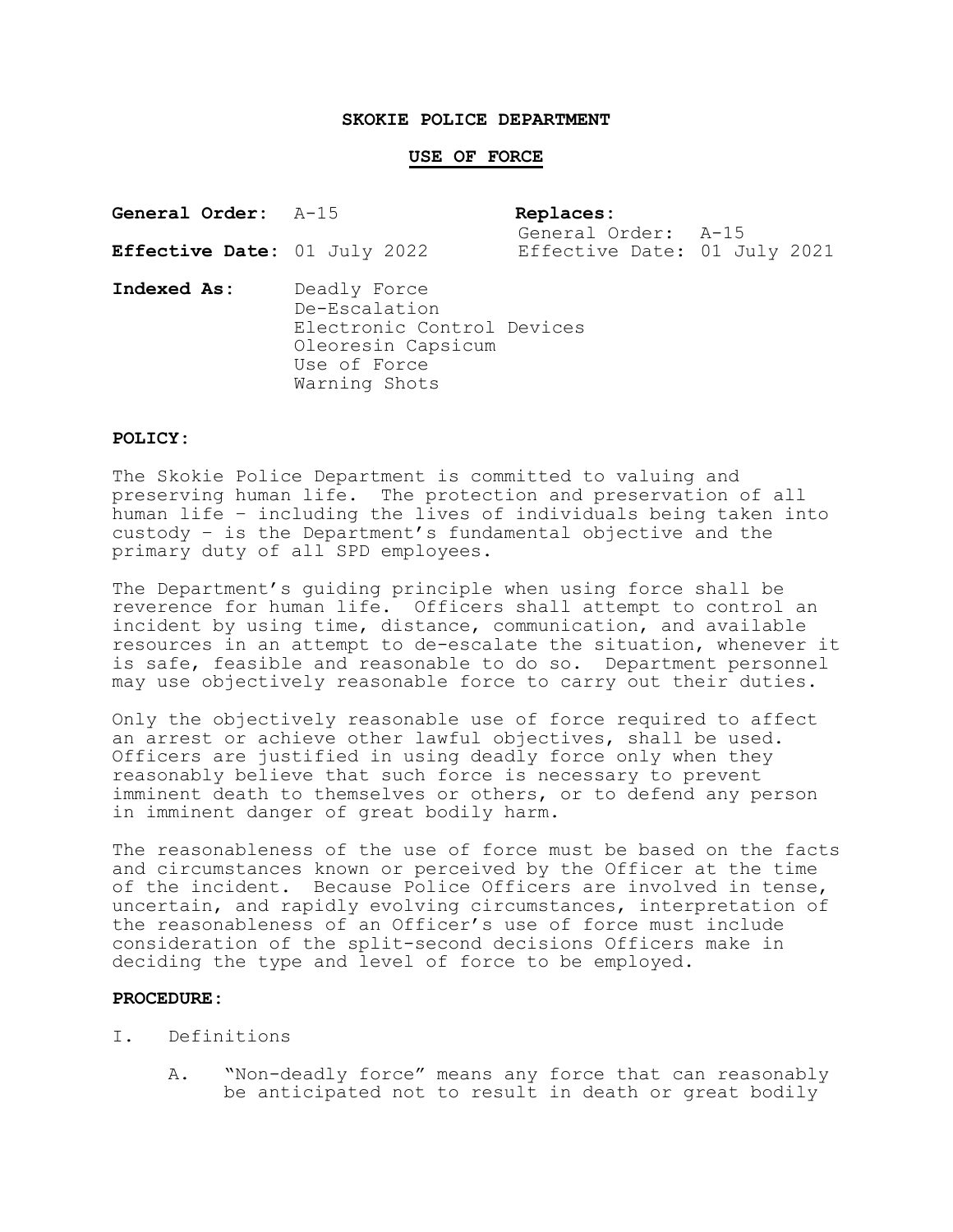harm when applied. Non-deadly force includes, but is not limited to pain compliance, control holds, punches, kicks, open-hand strikes, O.C. spray, baton strikes, extended-range kinetic energy impact munitions, and electronic control devices.

B. "Deadly force" means any force that can reasonably be anticipated to result in death or great bodily harm when applied.

For the purpose of this General Order, deadly force shall include:

- 1. A firearm discharge response in the direction of the person to be arrested, even though no intent exists to kill or inflict great bodily harm (except as identified in state statute when the firearm contains less than lethal rounds).
- 2. A firearm discharge response at a vehicle in which the person to be arrested is riding.
- 3. A firearm discharge response from a moving vehicle in the direction of a person to be arrested. (Note: such a use of force is only authorized when it is objectively reasonable for an Officer to use deadly force and the Officer believes that this is the most reasonable course of action.)
- 4. Use of a chokehold which is defined as applying any direct pressure to the throat, windpipe or airway of another. A chokehold does not include any hold involving contact with the neck not intended to reduce the intake of air such as a headlock where the only pressure applied is to the head.
- 5. Any response applied in any manner, by any means, by any member of the Department that could reasonably be expected to cause death or great bodily harm.
- C. Physical Response- Use of a physical control technique or physical action applied to the body that is used to take control of or to combat a resistive subject. Examples of control techniques or actions include, but are not limited to, strikes using hands, elbows, knees or feet; control holds in which the Officer's strength overcomes the resister's strength; take downs; and pushing, pulling or tripping a resistive subject.
	- 1. It is not a physical response when a subject allows themselves to be searched, escorted, handcuffed, restrained or carried.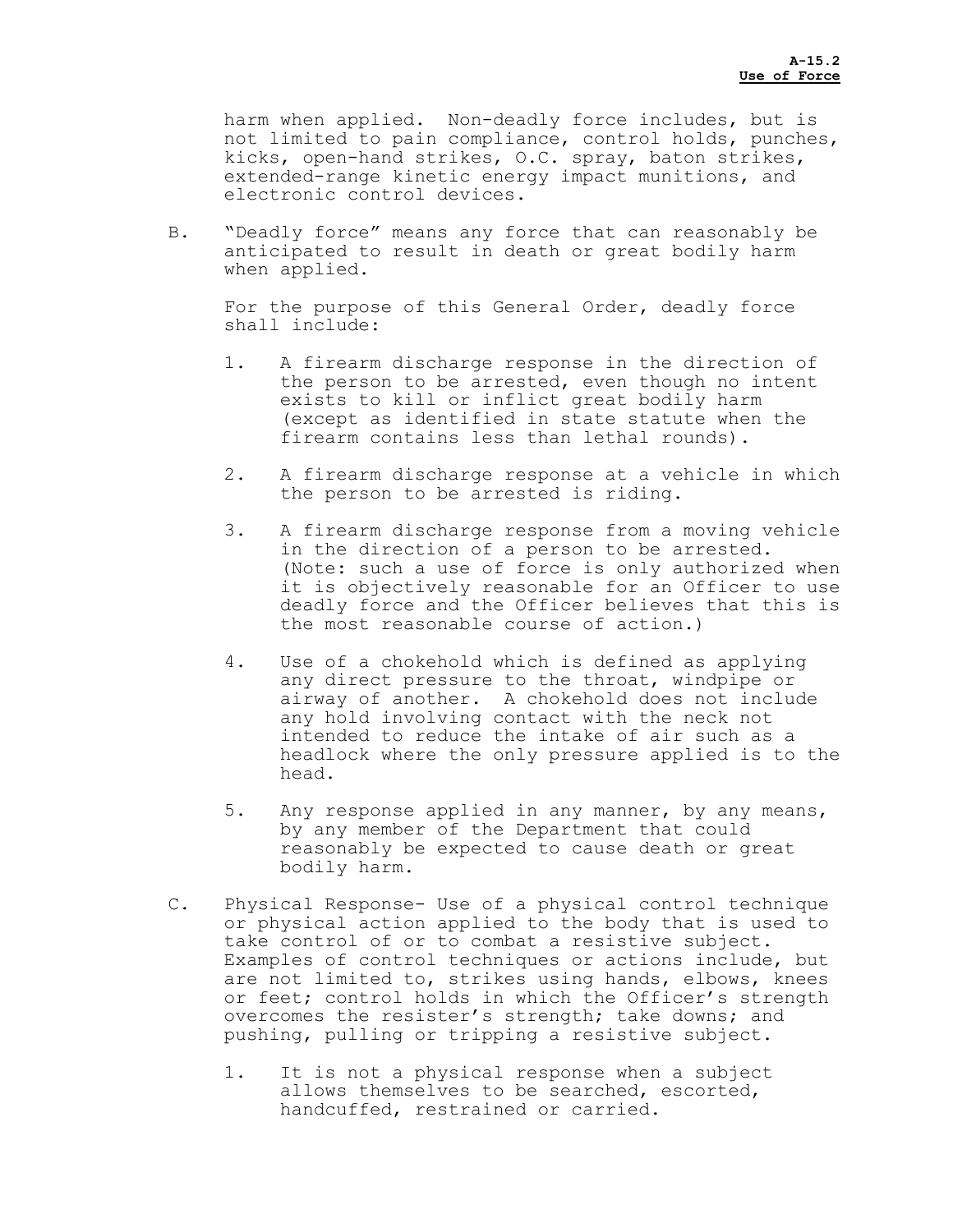- 2. The application of a control hold while handcuffing or searching a compliant subject without application of pain is not considered a physical response.
- 3. The singular act of an Officer using their body weight to hold a resistive subject's body or limbs in place is not a physical response.
- 4. The use of the hobble restraint as a precautionary securing device on a currently compliant subject is not considered a physical response.

The actions described above which are not considered a physical response shall nevertheless be documented in a General or Supplemental Report. However, such actions do not require that a Use of Force report be completed.

- D. "Physical harm" means any injury, illness or other physiological impairment, regardless of its gravity or duration.
- E. "Great bodily harm" (serious bodily injury), as used in this policy, is defined as any physical harm which carries a substantial risk of death; any physical harm that involves some permanent incapacity, whether partial or total, or that involves some temporary, substantial incapacity; any physical harm that involves some permanent disfigurement, or that involves some temporary serious disfigurement.
- F. "Imminent" means when, based on the totality of the circumstances, a reasonable Officer in the same situation would believe that a person has the present ability, opportunity, and apparent intent to immediately cause death or serious bodily injury to the peace Officer or another person. An imminent threat is not merely a fear of future harm, no matter how great the fear and no matter how great the likelihood of the harm, but is one that, from appearances, must be instantly confronted and addressed.

## II. De-Escalation

- A. When feasible and safe to do so, Officers should employ de-escalation techniques to attempt to gain voluntary compliance of an individual to reduce or eliminate the need to use force.
- B. De-escalation tactics and techniques are actions used by Officers, when safe and without compromising law enforcement priorities, that seek to reduce the likelihood of the need to use force during an incident by gaining the voluntary compliance of an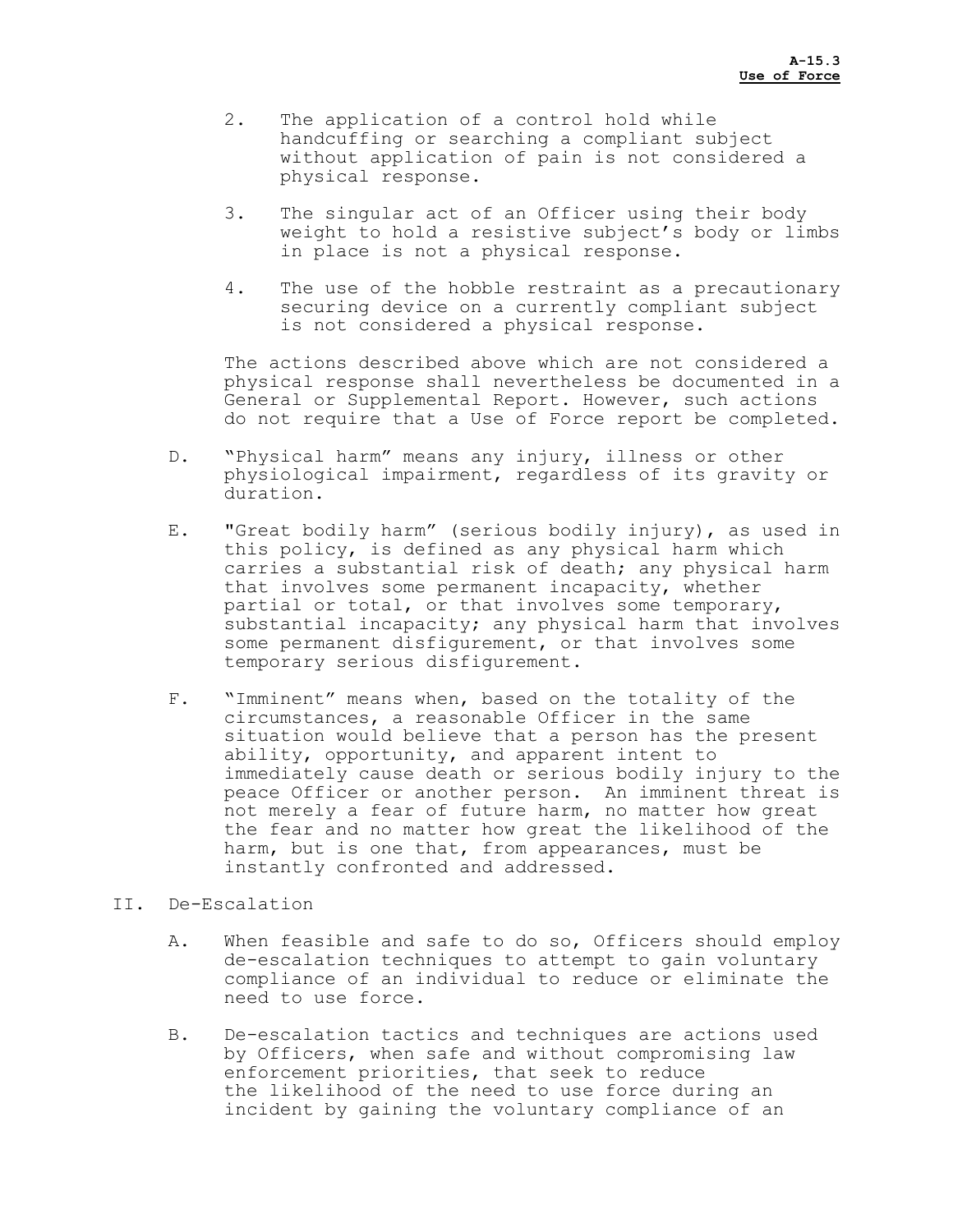individual. It is recognized that de-escalation tactics will not work in every interaction.

- C. De-escalation techniques include, but are not limited to:
	- 1. Use of distance, cover, concealment, and/or time. These techniques allow Officers to assess the situation and their options, bring additional resources to the scene and develop a plan for resolving the incident without using force;
	- 2. Requesting additional personnel, (CIT Officers, SFD, Social Worker, Supervisors, Detectives, Co-Responder Team) and wait for their arrival, when feasible to do so;
	- 3. Using active listening skills to indicate engagement in conversation with an individual.
	- 4. Communicating with the individual(s) in a conversational tone of voice, if feasible; asking questions about the situation.
	- 5. Advising the individual of the actions that Officers will take to end their crisis without the need to use force; warning the individual that disobeying orders and posing an imminent threat to Officers or others may result in the need to use force.
- D. If the individual is reasonably believed to be in a mental or behavioral health crisis, further guidance may be found in Department General Order F-80, Dealing with the Mentally Ill.
- E. Supervisors will become involved as soon as practicable in the management of an overall response to potentially violent encounters by coordinating resources and Officers' tactical response.
- III. Objectively Reasonable Response
	- A. Graham V. Connor (490 U.S. 386 1989) has established that the test for reasonableness will be based on the following factors:
		- 1. The severity of the crime at issue.
		- 2. Whether the suspect poses an immediate threat to the safety of the Officers or others.
		- 3. Whether the suspect is actively resisting or attempting to evade arrest by flight.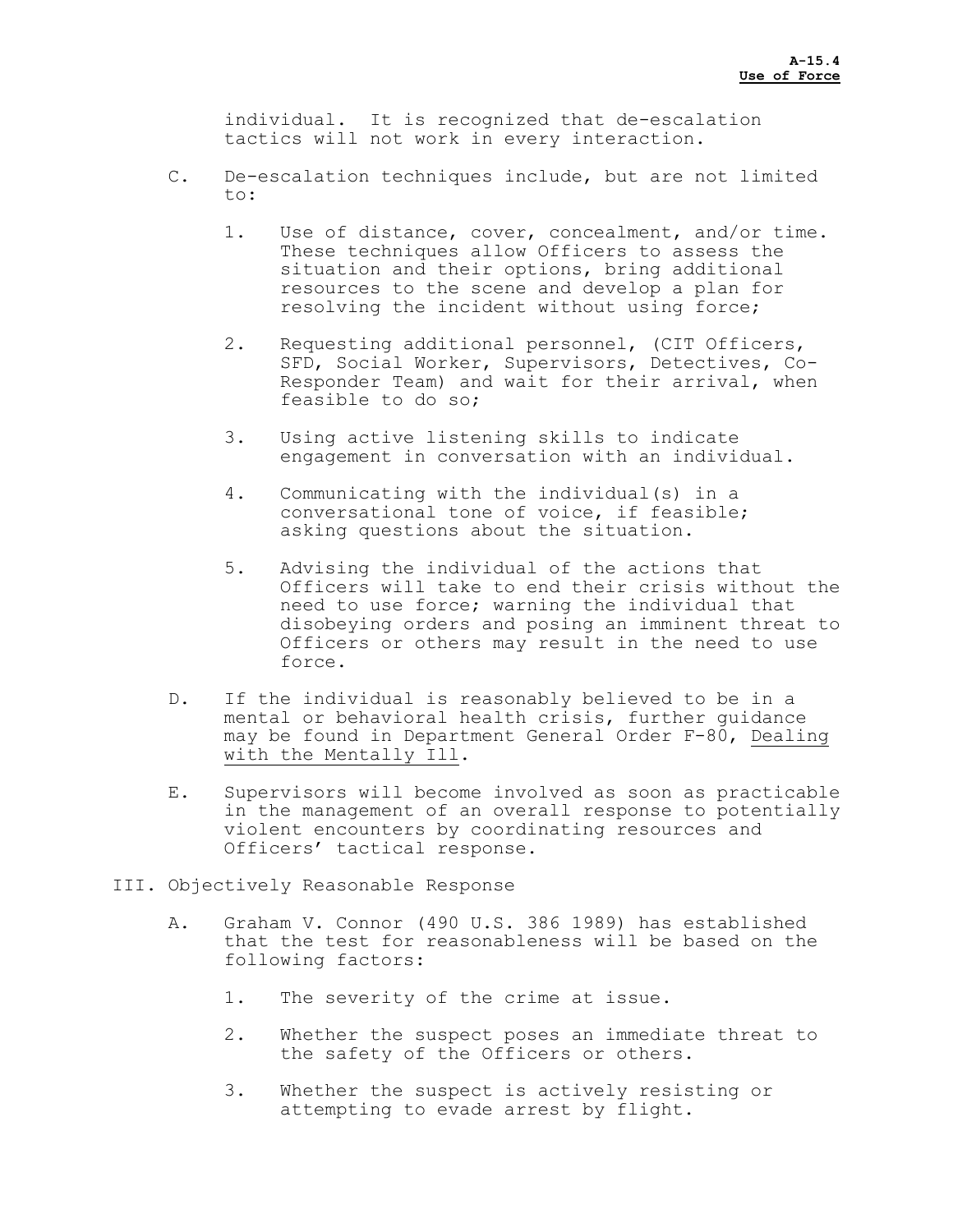All three factors must be assessed in their totality and considered when the use of force is applied.

- B. Police Officers must frequently employ use-of-force techniques to effect arrests and ensure the public safety. It is not intended that a suspect should ever be allowed to be the first to exercise force, thus gaining an advantage in a physical confrontation. Further, nothing in this order should be interpreted to mean that an Officer is required to engage in a prolonged physical fight before resorting to techniques that will more quickly, humanely and safely bring an arrestee under physical control.
- IV. Use of Force
	- A. An Officer is justified in the use of any force which he reasonably believes, based on the totality of the circumstances, to be necessary to effect the arrest and of any force which he reasonably believes, based on the totality of the circumstances, to be necessary to defend himself or another from bodily harm while making the arrest.  $(720$  ILCS  $5/7-5)$
	- B. Officers may use force that is objectively reasonable on persons that they reasonably believe are a danger to themselves or others in accordance with Department General Order F-80, Dealing with the Mentally Ill.
	- C. The use of force must terminate when it is objectively reasonable that an Officer is fully in control of a subject.
	- D. An Officer is justified in using force likely to cause death or great bodily harm only when he reasonably believes, based on the totality of the circumstances, that such force is necessary to prevent death or great bodily harm to themselves or another. In determining whether deadly force is reasonably necessary, Officers shall evaluate each situation in light of the particular circumstances of each case and shall use other available resources and techniques, if reasonably safe and feasible.
	- E. Where feasible, an Officer shall, prior to the use of force, make reasonable efforts to identify himself or herself as a peace Officer and to warn that deadly force may be used, unless the Officer has reasonable grounds to believe that the person is aware of those facts.
	- F. An Officer shall not use deadly force against a person based on the danger that the person poses to himself or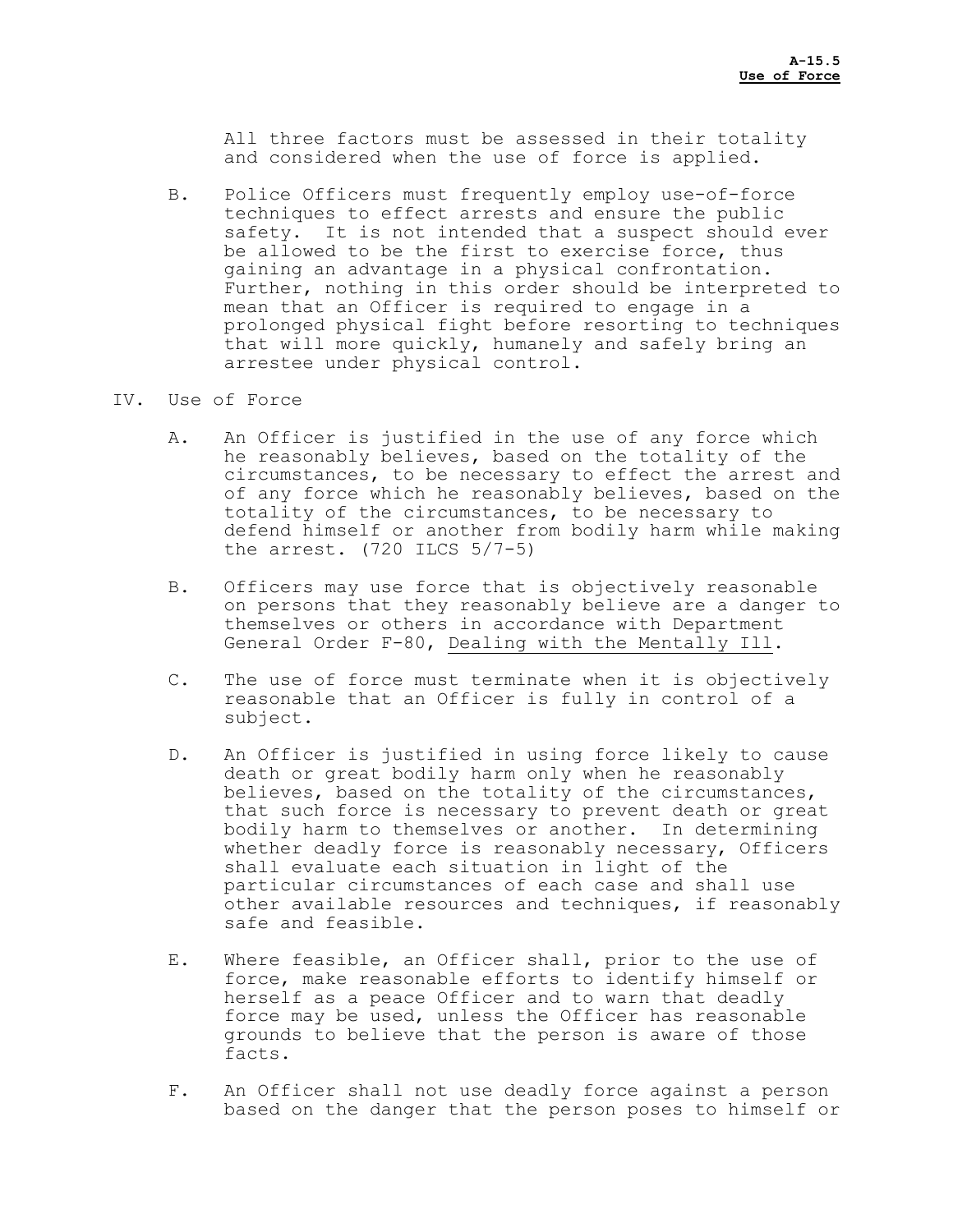herself if a reasonable Officer would believe the person does not pose an imminent threat of death or serious bodily injury to the peace Officer or to another person.

- G. An Officer shall not use deadly force against a person who is suspected of committing a property offense, unless that offense is terrorism or unless deadly force is otherwise authorized by law.
- H. The discharge of a firearm for the purposes of a warning shot is prohibited.
- I. The uses of force listed below are in relative order of least intrusive to most intrusive. The subject's actions/behavior and the use of force used to control it may escalate or de-escalate during any given altercation until complete control of the subject is achieved. Nothing in this policy should be interpreted to mean that an Officer must use force in a lesser intrusive manner first prior to using an escalated level of force.
	- 1. Physical Presence
	- 2. Verbal Tactics
	- 3. Hands-On Techniques (Control Holds, Pressure Points, Etc.)
	- 4. Hands-On Techniques (Palm Strikes, Knee Strikes, Etc.)
	- 5. OC Spray/ECD/Baton
	- 6. Extended Range Impact Munitions (Beanbag, 40 mm)/K9 bite
	- 7. Firearms/Deadly force
- V. Shooting At/From Moving Vehicles
	- A. Officers shall not discharge a firearm from a moving vehicle, or at the driver or occupant of a moving vehicle, unless the Officer reasonably believes there exists an imminent danger of death or great bodily harm to the Officer or another person.
	- B. Officers should make every reasonable effort to move out of the path of an approaching vehicle instead of discharging their firearm at the vehicle or any of its occupants. An Officer should only discharge a firearm at a moving vehicle or its occupants *when the Officer reasonably believes there are no other reasonable means available to avert the threat of the vehicle,* or if deadly force other than the vehicle is directed at the Officer or others.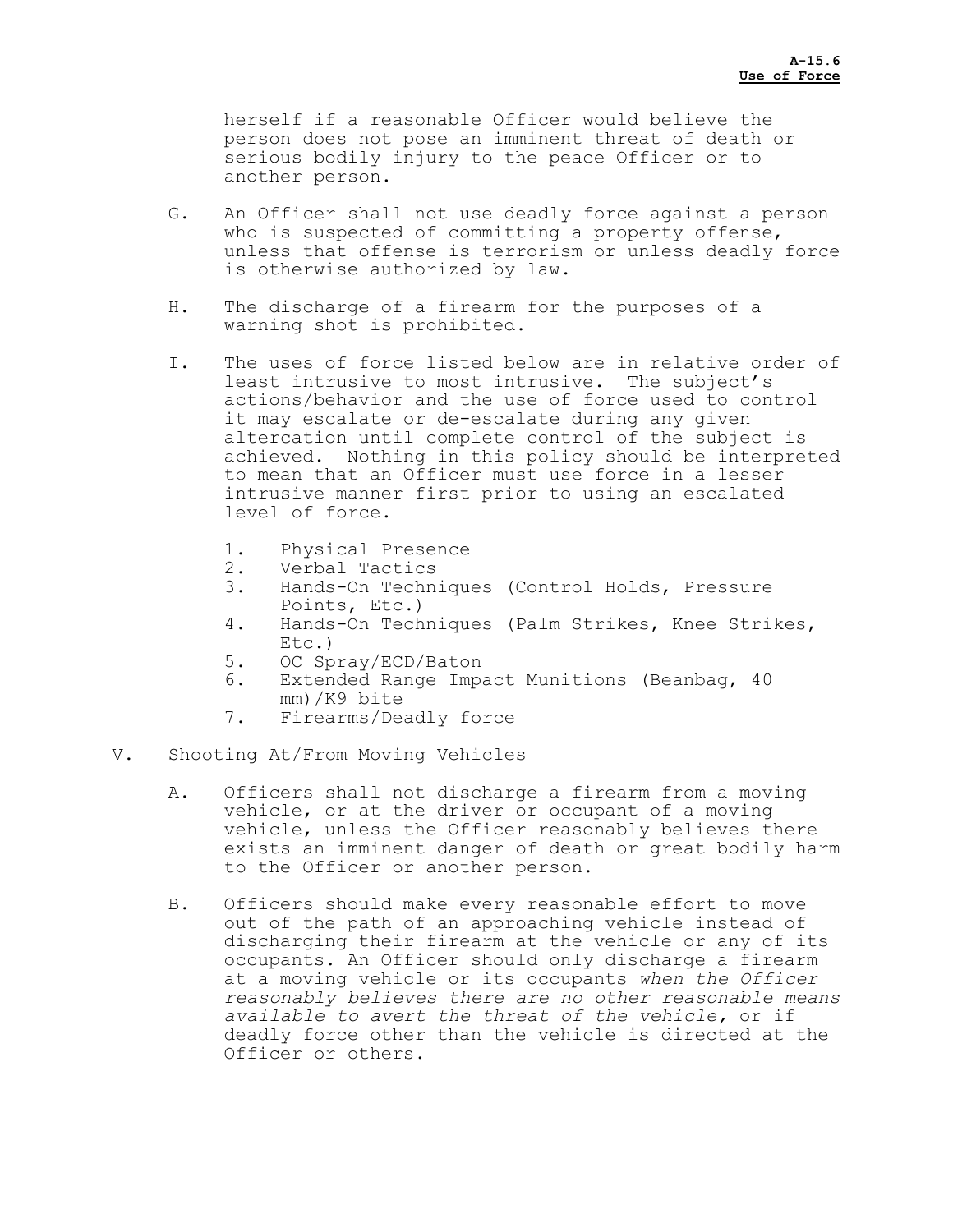## VI. Intermediate Weapons

- A. The use of intermediate weapons constitutes an intermediate use of force. Consistent with Graham V. Connor, the elevated use of force must be reasonable based upon the totality of the three factors associated with that case. Based on court rulings, the defining factor on whether an Officer's use of force was reasonable is the presence of a direct threat to that Officer, another Officer, or a citizen. Absent that factor being present, increased scrutiny should be applied by the Officer to the incident when determining whether to utilize an intermediate weapon. Additional criteria for the Officer to consider prior to utilizing an intermediate weapon are the age, observed mental capacity, and physical capabilities of the resisting subject.
	- 1. The Department-approved police baton, oleoresin capsicum (OC) spray and Electronic Control Devices (ECDs) are the only authorized intermediate weapons for Police Officers. At all times during which the wearing of a duty rig is required, Department-issued OC spray and a Department-issued ECD (if available) shall be carried/worn. In the event an ECD is not available, a Departmentapproved baton shall be worn. Nothing in this policy would preclude an Officer from carrying a baton in addition to the ECD.
	- 2. An Officer shall not use OC spray for crowd management purposes prior to issuing an order to disperse in a manner sufficient to allow the order to be heard and repeated if necessary, followed by sufficient time and space to allow compliance with the order. This protocol shall be followed unless providing such time and space would unduly place an Officer or another person at risk of death or great bodily harm.
	- 3. An Officer shall not use OC spray prior to issuing an order in a manner sufficient to ensure the order is heard, and repeated if necessary, to allow compliance with the order. This protocol shall be followed unless providing such time and space would unduly place the Officer or another person at risk of death or great bodily harm.
- B. Authorized Baton
	- 1. Batons authorized for use are limited to the ASP 16, 21 and 24-inch telescoping batons, and the Monadnock 18, 21, 22 and 24-inch telescoping batons.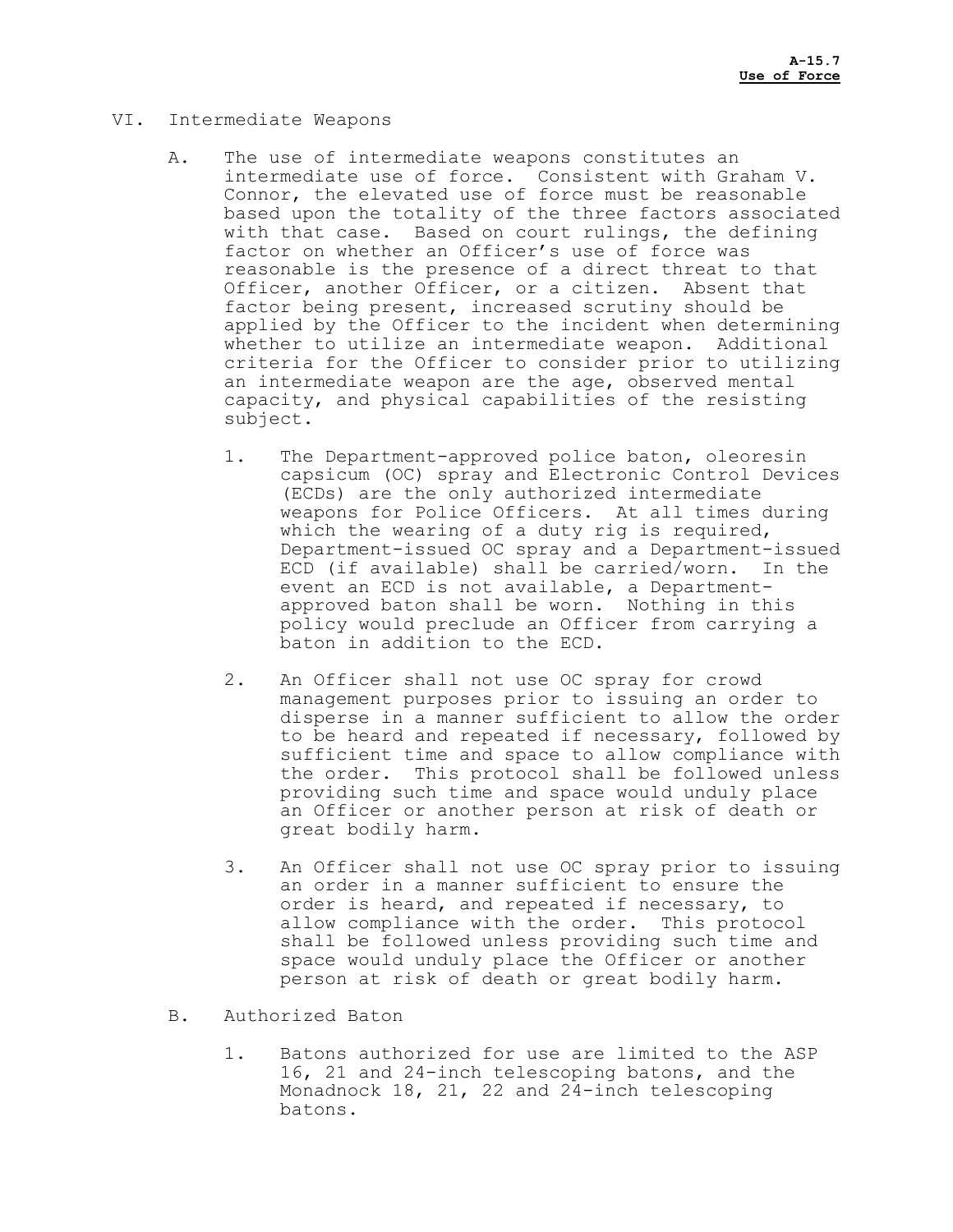- 2. The PR-24 baton is generally authorized for crowdcontrol purposes only.
- 3. Uniformed Officers are authorized to carry the 21, 22 and 24-inch ASP baton or any approved Monadnock baton.
- 4. Plainclothes Officers may carry any approved baton.
- 5. The only batons approved for purchase by any Officer are the Monadnock expandable baton and the ASP Talon baton.
- 6. Because striking an offender in the head with the police baton may cause death or serious physical injury, Officers shall not intentionally do so unless the use of deadly force is warranted.
- 7. Original and replacement batons must be reviewed, inspected for functionality, and approved by a qualified baton/impact weapons instructor prior to carry.
- 8. The Defensive Tactics Coordinator shall be responsible for maintaining a record of each baton approved for use, including make, model, date of approval, and the name/star number of both the approving impact weapons instructor and the receiving Officer.
- 9. All batons shall be re-inspected by a qualified Defensive Tactics instructor at the time of each Officer's proficiency testing and during uniform inspection. The inspection shall be documented. This applies to all Officers, even if they choose not to carry a baton, as discussed in Section VI, paragraph A, of this General Order.
- 10. The use of a baton must be justified as delineated in Section IV, paragraph A, of this General Order
- C. Authorized Oleoresin Capsicum (OC) Spray
	- 1. Original and replacement canisters of OC spray shall be issued by the Department via a qualified Defensive Tactics instructor, only after the canister has been inspected and approved by that instructor.
	- 2. The Defensive Tactics Coordinator shall be responsible for recording the issuance of OC spray to Department personnel, including documentations of the receiving, issuing and approving Officers,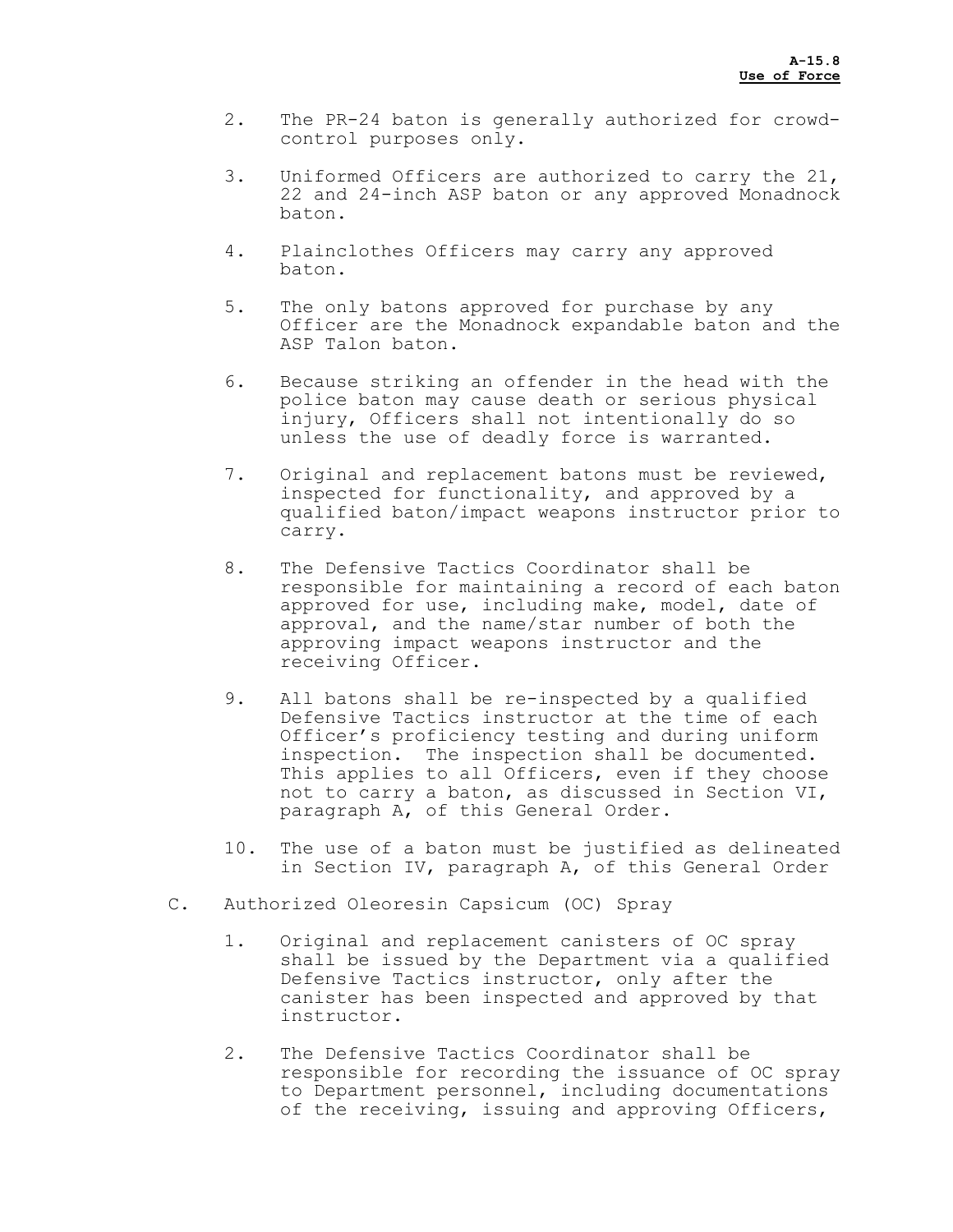date, make/model and serial number of the canister.

- 3. The Officer's OC canister shall be re-inspected at the time of each proficiency testing and during uniform inspection. The inspection shall be documented. No Officer may carry OC until they have been trained by a certified Defensive Tactics Instructor and have demonstrated proficiency in its proper use. Training shall include instruction regarding this and other relevant policies.
- 4. Unless otherwise directed by the Chief of Police, the authorized concentration of OC spray shall generate at least 500,000 Scoville heat units.
- 5. Appropriate medical aid will be made available to individuals who have been sprayed with OC, if practical. The necessary level of assistance includes exposure to fresh air, flushing with cool water, washing with soap and water, and medical treatment if requested or apparently necessary.
- 6. The use of OC spray must be justified as delineated in Section IV, paragraph A, of this General Order.
- D. Electronic Control Device (ECD)
	- 1. Only Department-issued ECDs and cartridges are approved for use.
	- 2. The use of ECDs must be justified as delineated in Section IV, paragraph A, of this General Order.<br>Officer shall not discharge in a manner that targets the head, chest, neck, groin or anterior pelvis.
	- 3. See Department General Order A-29, Electronic Control Devices.
- E. Self-Defense/Exigent Situations

Only those weapons identified as authorized by this policy may be carried by Officers on duty. This section is not intended to limit Officer response options relating to the implements ready at hand, used as defensive weapons, as a result of rapidly evolving situations.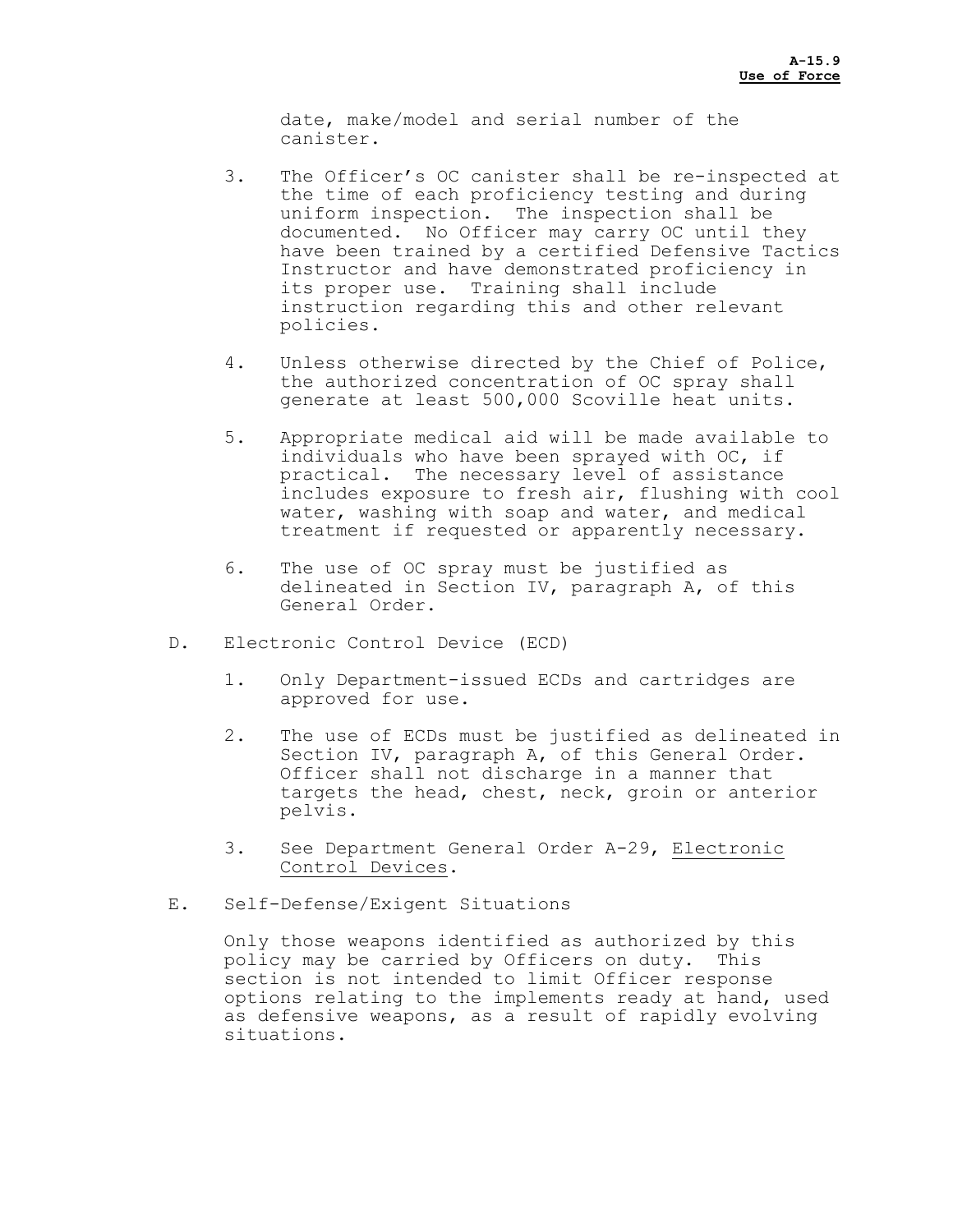- VII. Less-Than-Lethal Weapon System Extended Range Kinetic Energy Impact Munitions
	- A. When used in combination with extended range kinetic energy impact munitions, the Department-issued 12-gauge shotgun and 40mm launcher are approved as a less than lethal weapon system.
	- B. The use of less than lethal weapons systems are generally treated by the courts as force that is less than deadly force, but more than the intermediate force applied when using batons, ECDs, and OC spray. In addition, at close range, most courts say that these weapons can constitute deadly force. This, along with Section IV, paragraph A, of this General Order, must be taken into account when using a less than lethal weapon system.
	- C. An Officer shall not discharge kinetic impact projectiles and all other non or less-than-lethal projectiles in a manner that targets the head, neck, groin, anterior pelvis or back.
	- D. An Officer shall not discharge impact munitions indiscriminately into a crowd.

### VIII. Knife

- A. The primary purpose of a knife is for its use as a tool in the performance of an Officer's duties. Except as delineated in paragraph B, knives may be carried provided all of the following requirements are met:
	- 1. Must be a folding knife.
	- 2. The blade length will not exceed three inches.<br>3. Only one knife may be carried.
	-
	- 4. Must be concealed; a visible clip is allowed.
	- 5. Shall not be exhibited, displayed or handled in a careless manner.
	- 6. Shall be utilized with reasonable care to prevent injury and damage to property.
- B. During TIU Activations and training, TIU members will be allowed to carry an additional fixed blade knife with a blade length not to exceed three inches.

## IX. Spit mask

A spit mask is a temporary protective device, which may be used on persons that display behavior or threatening behavior that pose a hazard of exposure to bodily fluids transmitted by spitting, wiping blood from their face/head or wiping/blowing nasal discharge at or onto Officers.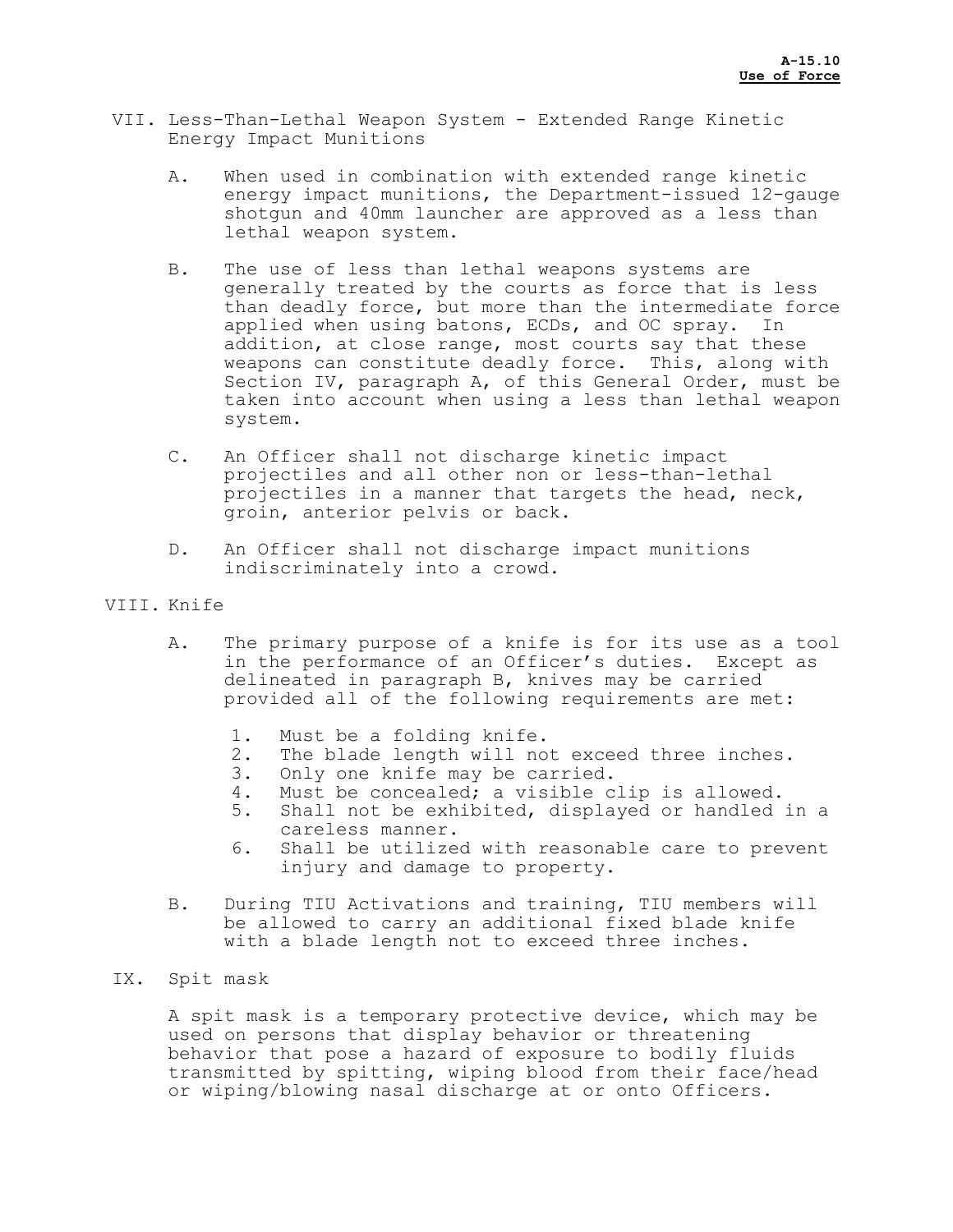Officers should only use new (from the package) Departmentapproved, single-use spit masks. Persons wearing the spit mask must be closely monitored and shall not be left unattended due to the potential for vomiting, spitting of blood or other fluids or other medical issues. Officers should also be aware that the spit mask may cause psychological effects such as claustrophobia or extreme anxiety.

If the subject has exhibited proper behavior and it is reasonable to believe that the subject will continue to exhibit proper behavior, the spit mask will be removed from the subject.

Officers shall document the use of a spit mask consistent with Section XI of this General Order.

- X. Duty to Intervene
	- A. Consistent with Department Rules and Regulations, 370.68 - Duty to Intervene, Officers have a duty to intervene on behalf of any Officer on scene to prevent or stop another Officer in their presence from using any unauthorized force or force that exceeds the degree of force they consider to be objectively reasonable under the circumstances, The Officer who intervenes must report the intervention to their supervisor as soon as practical and subsequently prepare and submit a written report of the event to their supervisor within five days.
	- B. When feasible, prevention includes recognizing when another Officer needs to step away, another Officer needs to be substituted, etc. This shall not be interpreted to mean that an Officer can predict the initial unauthorized action of another Officer.
	- C. The guidance provided in paragraphs A and B of this section do not apply to an act of intervention made consistent with training to assist another Officer to effect an arrest or otherwise overcome a subject's resistance. Such assistance will not require Supervisor notification nor a special written report. Rather, Officers will document the event as they would any other incident.

### XI. Medical Assistance

If a use of force (including lethal weapons, less-thanlethal weapons, intermediate weapons, or physical force) by Department personnel results in an injury to any individual or complaint of injury from the individual, the Officer or Community Service Officer (CSO) on the scene shall render appropriate medical aid and/or shall summon emergency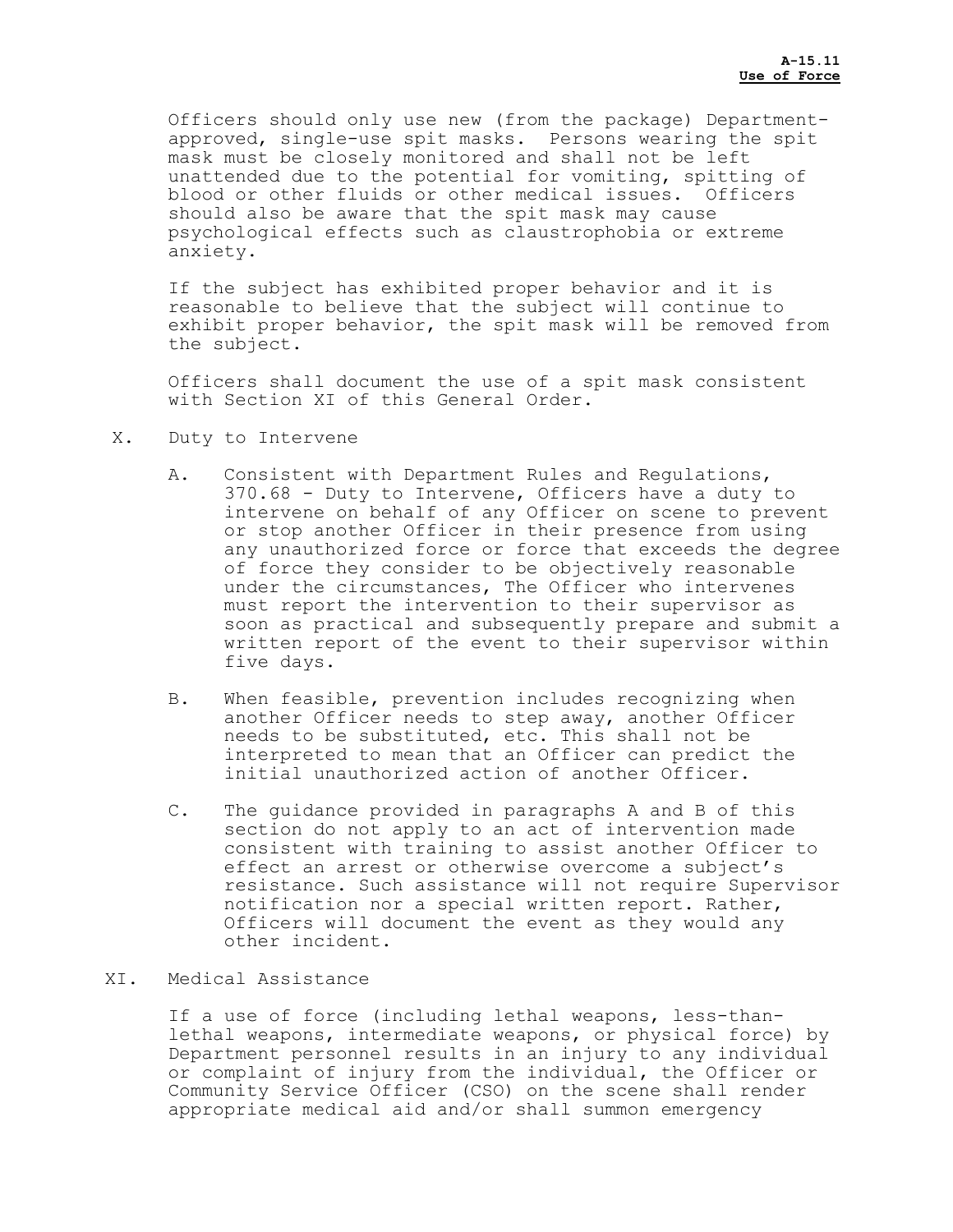medical assistance consistent with Department Rules and Regulations, Rule 370.69 - Duty to Render Aid. The patrol supervisor and the Communications Center will be notified as soon as feasible and emergency medical response units shall be directed to respond as deemed necessary.

Absent exigent and articulable circumstances, seriously injured persons shall be taken to a medical facility and shall be transported by ambulance. Secure transportation of arrestees to a medical facility shall be ensured by requiring that at least one Police Officer accompany the prisoner in the ambulance.

- XII. Reporting Procedure
	- A. Any employee who utilizes deadly force, a less than lethal weapon system, intermediate weapon, or applies a physical response shall notify the Watch Commander as soon as practical.
	- B. The Watch Commander or his designee is responsible for conducting a thorough investigation as soon as practical in accordance with Department General Orders A-13, Internal Affairs, and F-93, Officer-Involved Shooting or Death. Supervisors will not conduct investigations of uses of force in which they were personally involved. The investigating supervisor will document the investigation in the Use of Force Module of the Records Management System (RMS) (for each employee using force) under the following circumstances:
		- 1. An employee discharges a firearm other than in recreation or training. An employee discharges an ECD other than in training.
		- 2. An employee's response involves the use of a lethal weapon, less-than-lethal weapon system, or an intermediate weapon. For purposes of this section, the term "use" shall include the pointing of an ECD or firearm directly at a subject even though it is not fired.
		- 3. An application of force or a response to resistance by an employee in an official capacity results in, or is alleged to have resulted in, an injury.
		- 4. An application of force or a response to resistance by an employee in an official capacity results in, or is alleged to have resulted in, death.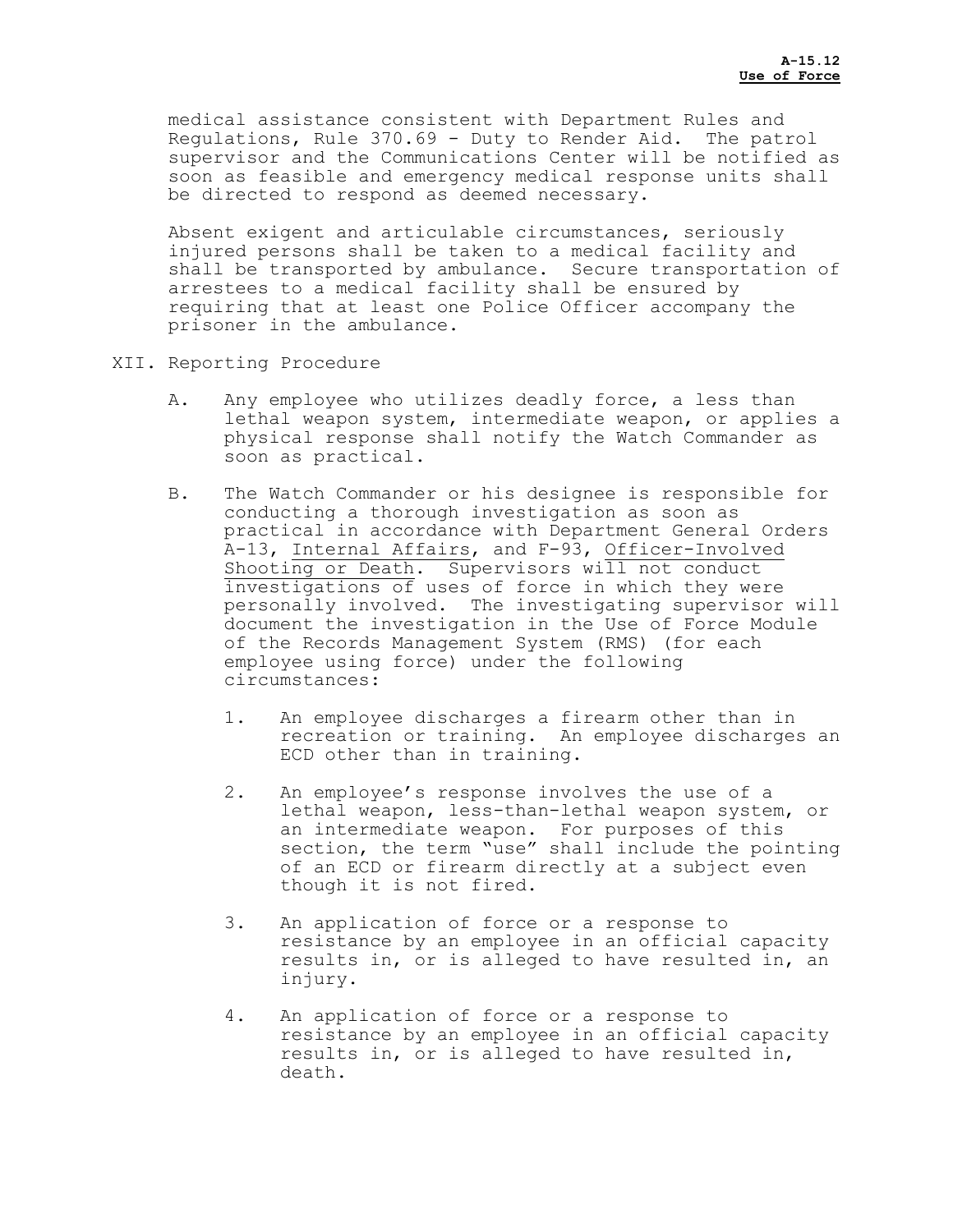- 5. An employee applies a physical response as defined in Section I.C. Physical Response of this General Order.
- 6. An allegation or complaint is received involving a member's use of force.
- C. Each employee using force will thoroughly document their actions in accordance with Department Rules and Regulations - 320.40 (Department Reports) and will note any BWC or Mobile Video Recording, in accordance with applicable Department General Orders:
	- 1. If the employee is writing the incident report for the event in which force was used, their actions will be documented within the narrative of that report. If the employee is not writing the incident report, their actions will be documented by them in a supplemental report to the incident report. The information detailing the use of force will include but not be limited to the following, if applicable:
		- a) A detailed description of the setting in which force was used (indoor, outdoor, confined area, etc.).
		- b) Weather and visibility, if applicable.
		- c) Employees and other subjects present.
		- d) A detailed description of each subject's actions and subsequent employee response during the incident, as well as any de-<br>escalation techniques that may have been utilized as delineated in Section II, paragraph C, of this General Order. The description may include, as applicable:
			- i. Warning(s) given.
			- ii. Type(s) of force used.
			- iii. Injuries sustained by Officer(s), subject or others involved.
		- e) Witness/Offender statements, if applicable.
		- f) Results of video canvass of incident area, if any.
		- g) Injuries sustained by Officer, offender or other involved parties.
	- 2. Employees involved in use-of-force incidents that cause them to experience reactions outlined in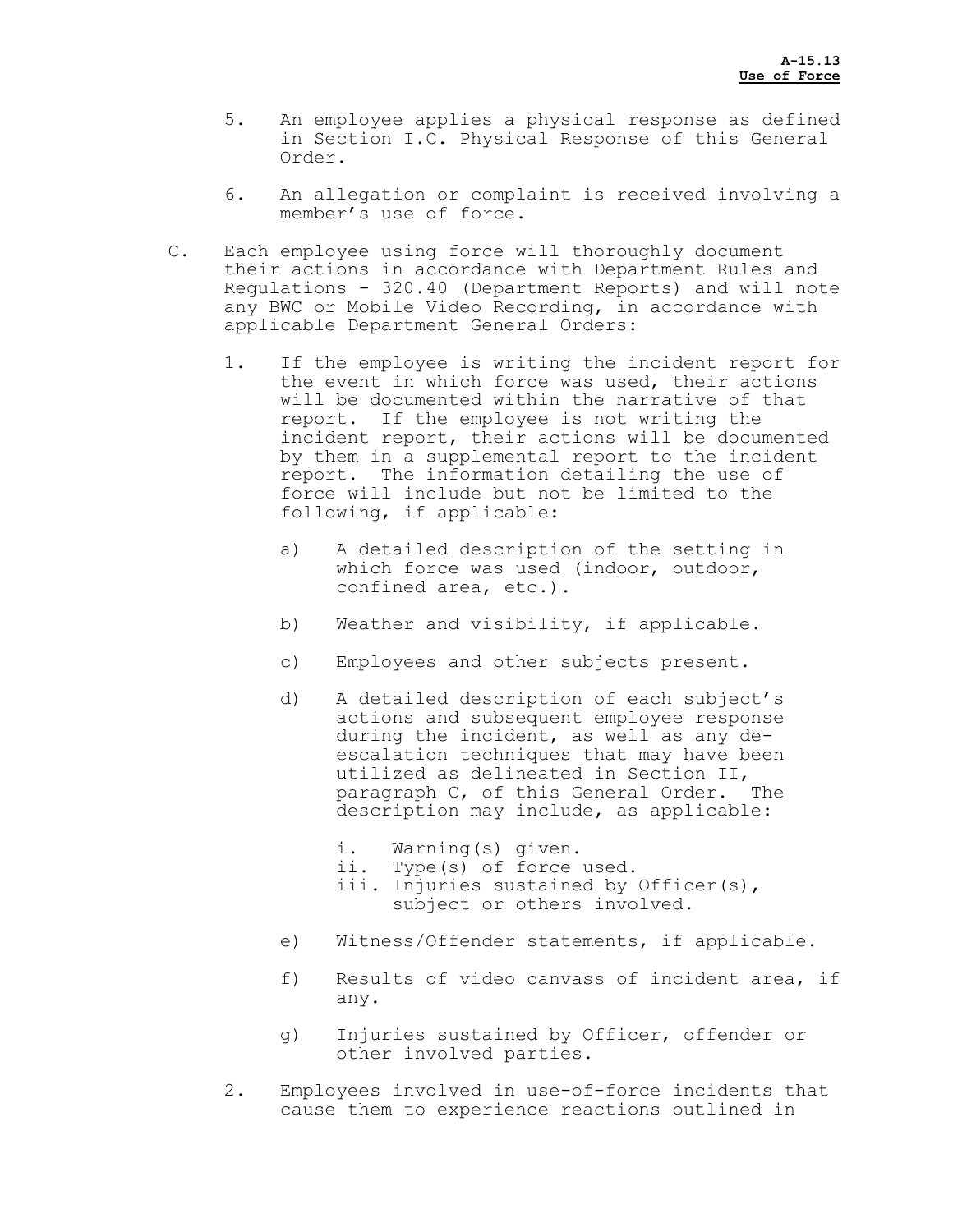Department General Order F-93, Officer-Involved Shooting or Death, (increased pulse, blood pressure, respirations, etc.) should avoid interviews and report writing for at least 72 hours.

- 3. Any Officers who intervenes during a use of force incident shall document their actions on a supplemental report that includes a description of the intervention actions taken and the identities of the other Officers on scene.
- D. The following guidelines are to be followed when completing Use of Force Reports in RMS:
	- 1. The supervisor investigating the use of force must complete an RMS Use of Force Report for each employee that used force, as defined in this policy.
	- 2. If an employee uses force on a subject at different times during the duration of an incident (i.e. on the street when taking the person into custody and again in the sally port when removing from the car), one Use of Force Report shall be completed for all the uses of force by the employee on the subject.
	- 3. If an employee uses force on multiple subjects during the same incident, a single Use of Force Report shall be completed for all uses of force by the employee on all the subjects.
- E. Any employee in an official capacity whose actions or response, or alleged actions or response, result in death or serious physical injury shall immediately be removed from any line duty assignment. The Chief of Police will determine when the employee may return to a line-duty assignment, based on facts, circumstances, investigations and consultation with others. (See Department General Orders P-10, Trauma Counseling and Critical Incident Stress Debriefing, A-31, Peer Support Program, and F-93, Officer-Involved Shooting or Death, for further information.
- F. Refer to Department General Order F-22, Responsibility for Reporting, for further information on notification to the Chief of Police and the appropriate Deputy Chief.
- G. The completed Use of Force Report, and all supporting documents, video, etc., will be forwarded to the Chief of Police via the chain of command.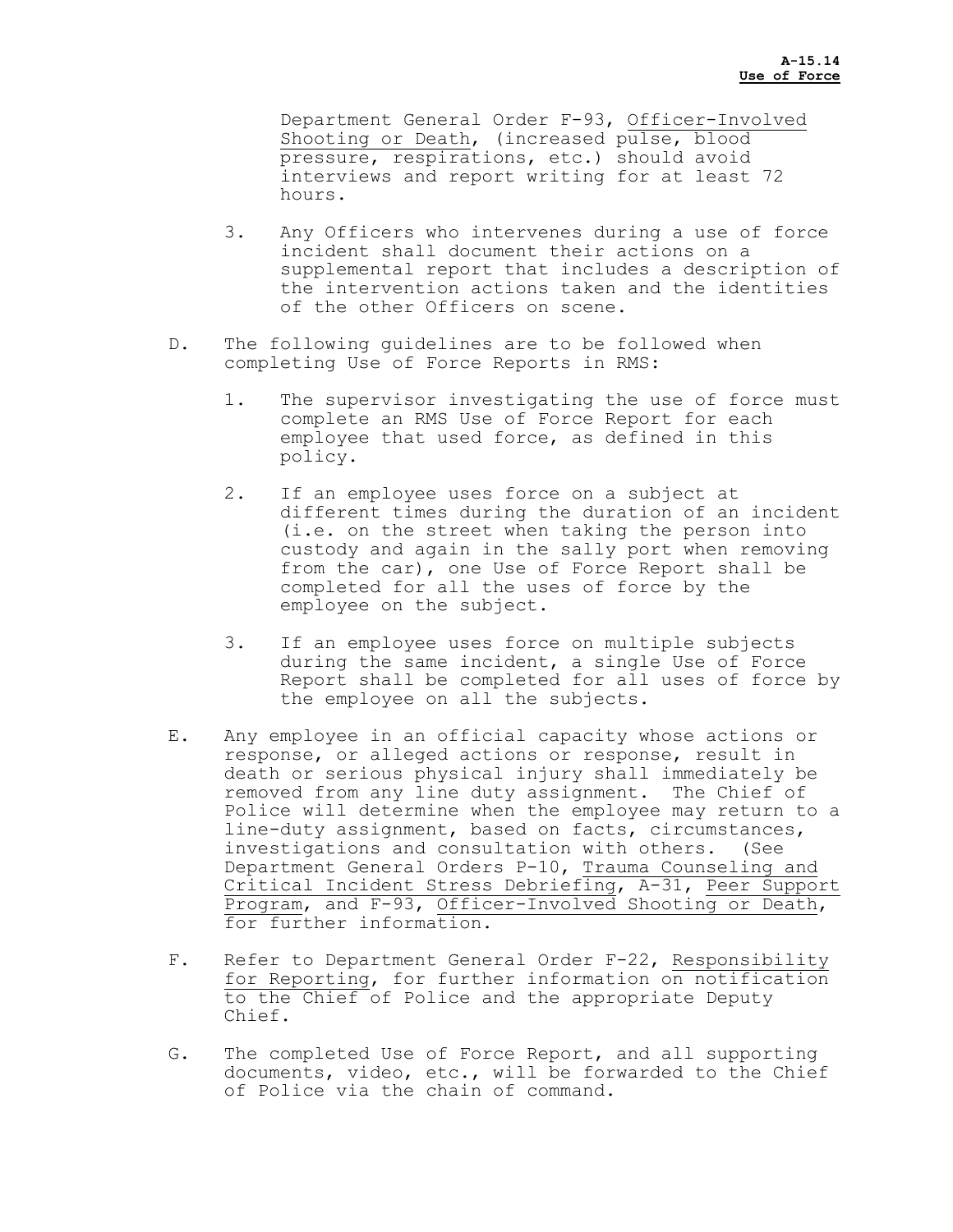## XIII. Training

- A. No employee may carry any agency-authorized weapon until they have received training and have demonstrated proficiency in its use. This training shall include instruction in the Skokie Police Department General Order A-15, Use of Force, as well as applicable case law including Graham v. Connor.
- B. Police Officers and CSOs shall receive in-service training at least annually on Department General Order A-15, Use of Force, as well as applicable case law including Graham v. Connor.

Police Officers and CSOs shall receive training and demonstrate proficiency with their authorized intermediate weapons and weaponless control techniques at least annually:

- 1. Proficiency training will be monitored by a certified weapons or Defensive Tactics instructor.
- 2. The training and proficiency will be documented.
- 3. Inspections of weapons will be conducted as delineated in Section VI of this General Order.
- 4. Any Police Officer or CSO failing to demonstrate proficiency with an authorized intermediate weapon shall immediately be provided remedial training and retesting. The Police Officer or CSO may not return to street duty with that weapon until proficiency is demonstrated and documented.
	- a) Continued failure to qualify or otherwise demonstrate proficiency may result in reassignment to an administrative position or a recommendation for, at the discretion of the Chief of Police, a termination.
	- b) Police Officers shall demonstrate proficiency with Department authorized firearms as indicated in Department General Order A-16, Firearms.

# XIV. Release of Information

Public release of information following a use of deadly force is dependent on the progress of the investigation and review process. Any public release of information will be made consistent with Department General Order A-10, Media Relations. The release of records will be conducted in accordance with Department General Order S-4, Records, and the Freedom of Information Act.